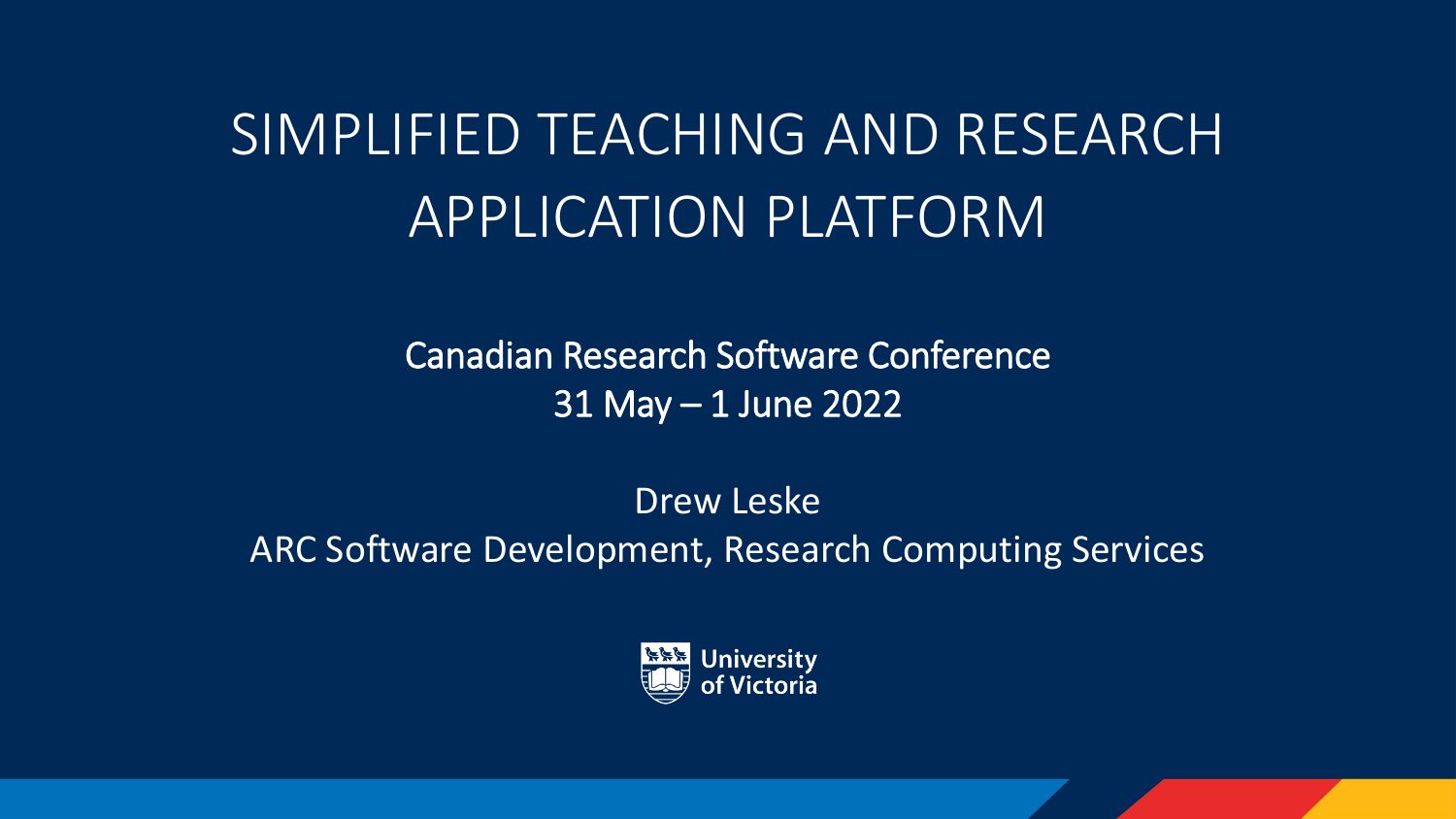

## *I have five minutes*

Brief overview

Conclusion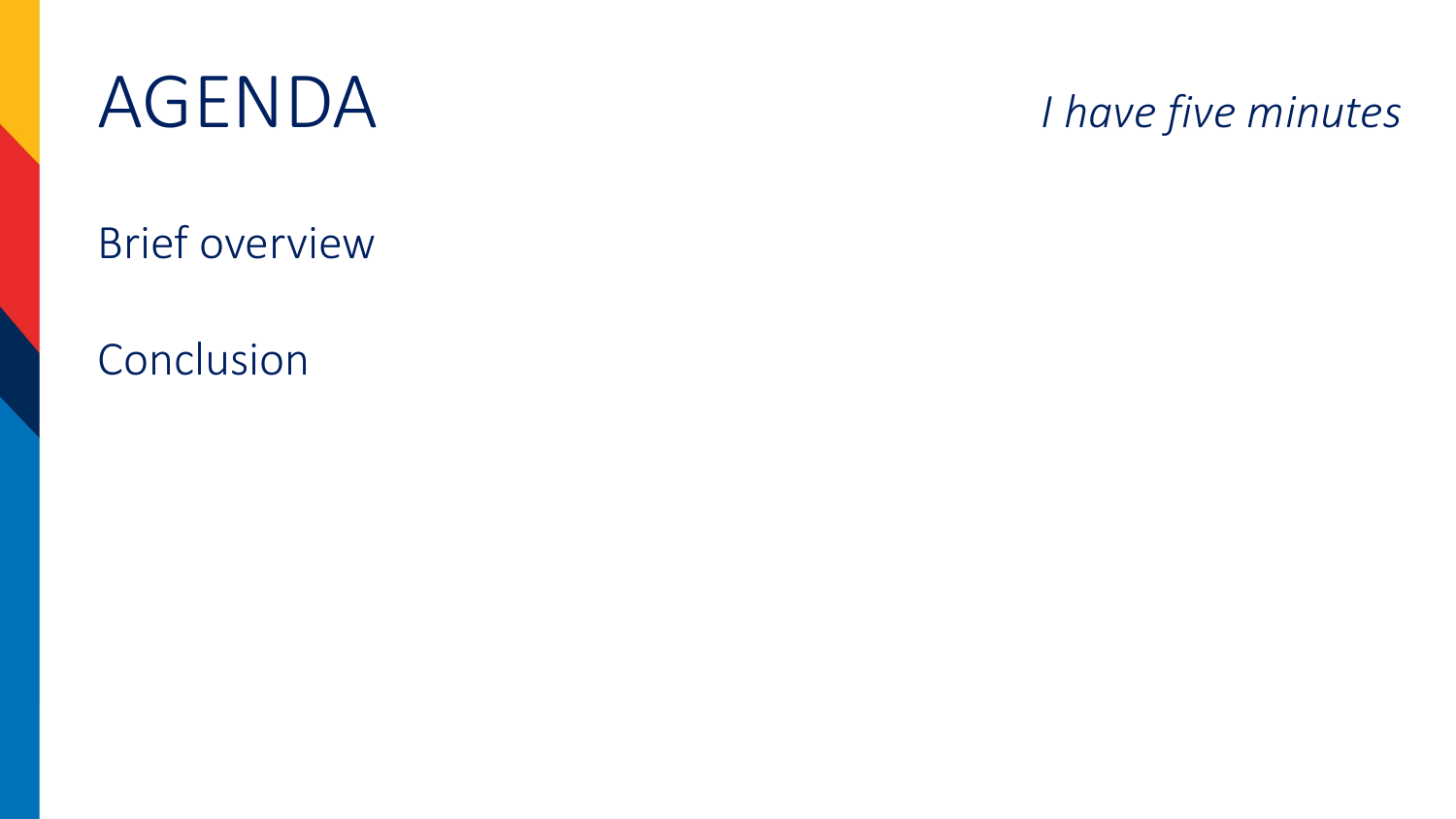#### IMPETUS

- UVic RCS ARC Software Team is brand new. Members: 1
- Projected workload: infinite
- We want to enable, not just create, software for research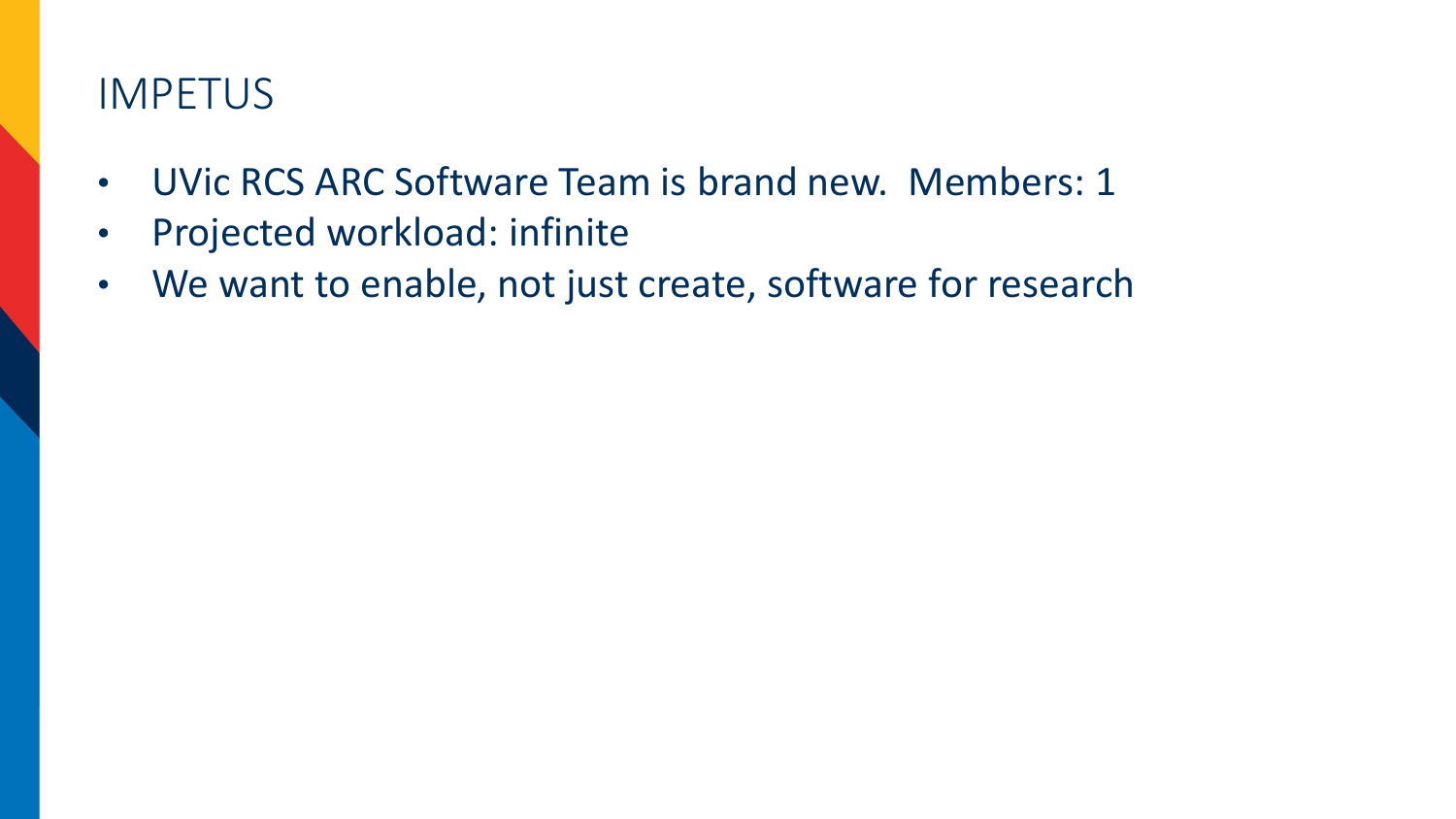## IMPETUS

- A lot of our researchers have or need to deploy web applications
- What do you need to do when you build and deploy web applications?
	- Identity management
	- Database administration and tuning
	- Logging
	- Backups
	- Documentation
	- Oh yeah, write the application
	- Deploy it on a thing and maintain the thing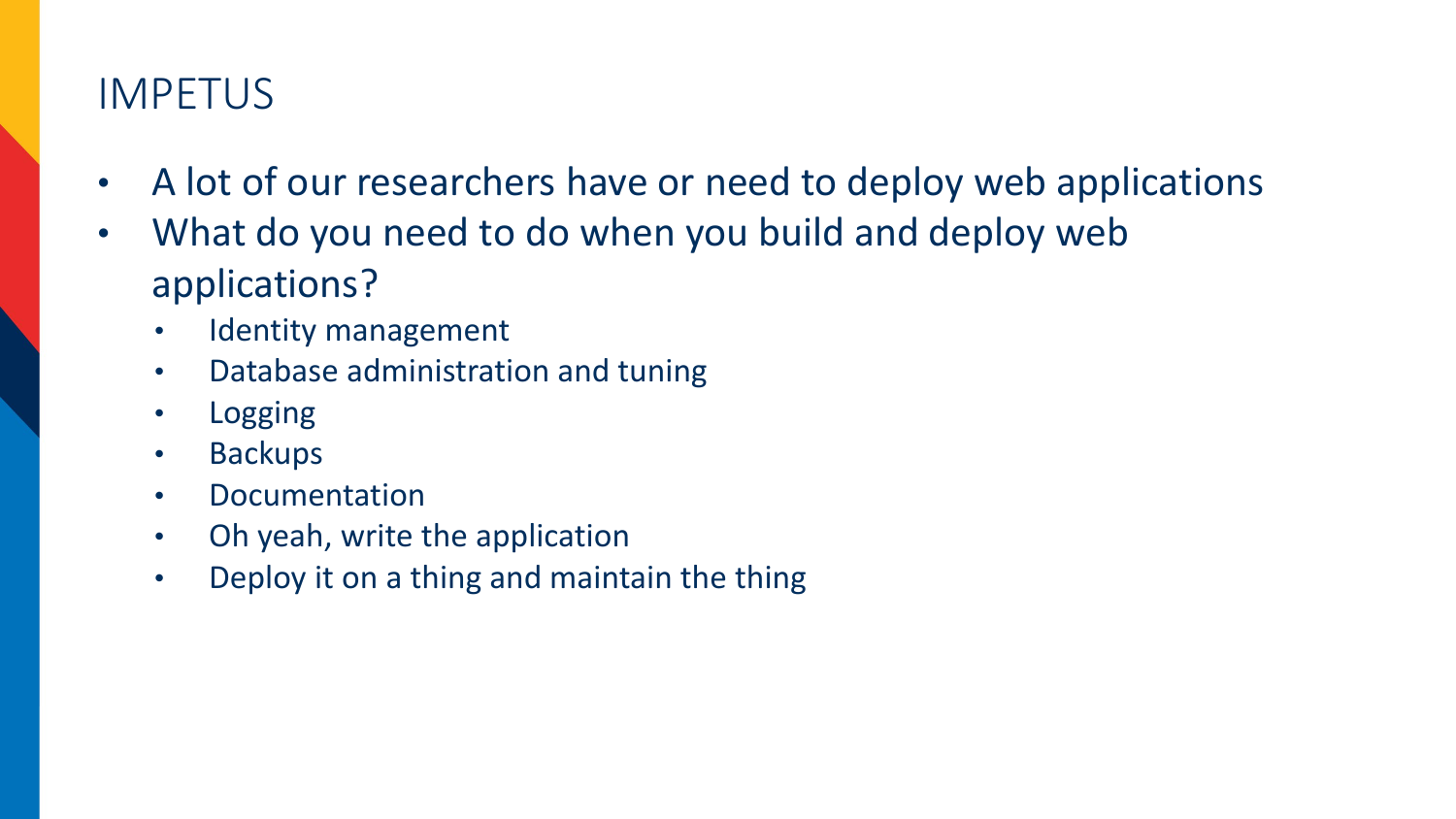## HOW DO YOU DO THAT?

- You may have a dedicated research support analyst who'll help
- At UVic we do. He has deployed  $\sim$ 100 such applications and they represent 30% of his workload
- Problems with this:
	- 30% of his workload! ~100 projects!
	- Also, this is *not his area of expertise.*
	- He has 12 PhDs but he is not a systems administrator.
- Researchers should do research.
- Systems experts should manage systems.
- Each should be aware of the other context, but *shouldn't have to swim in it.*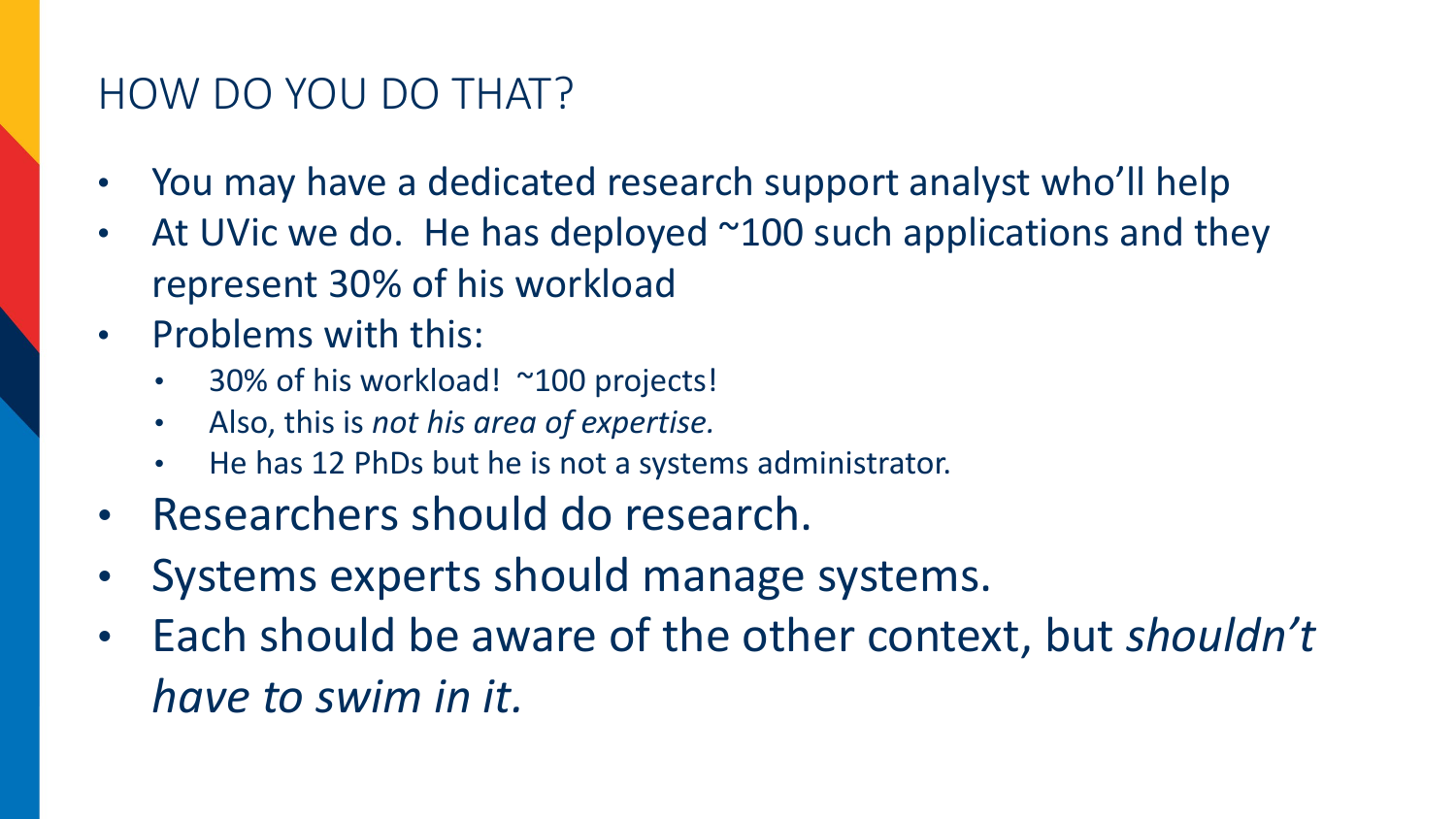#### STRAP: APPROACH

- Opinionated platform: flexible, but limited choices
- We provide the common parts for free
- For the researcher: develop your application as a container, following a few basic conventions, and don't worry about:
	- Authentication
	- Databases
	- Logging and backups
	- TLS termination, load balancing
	- **Infrastructure**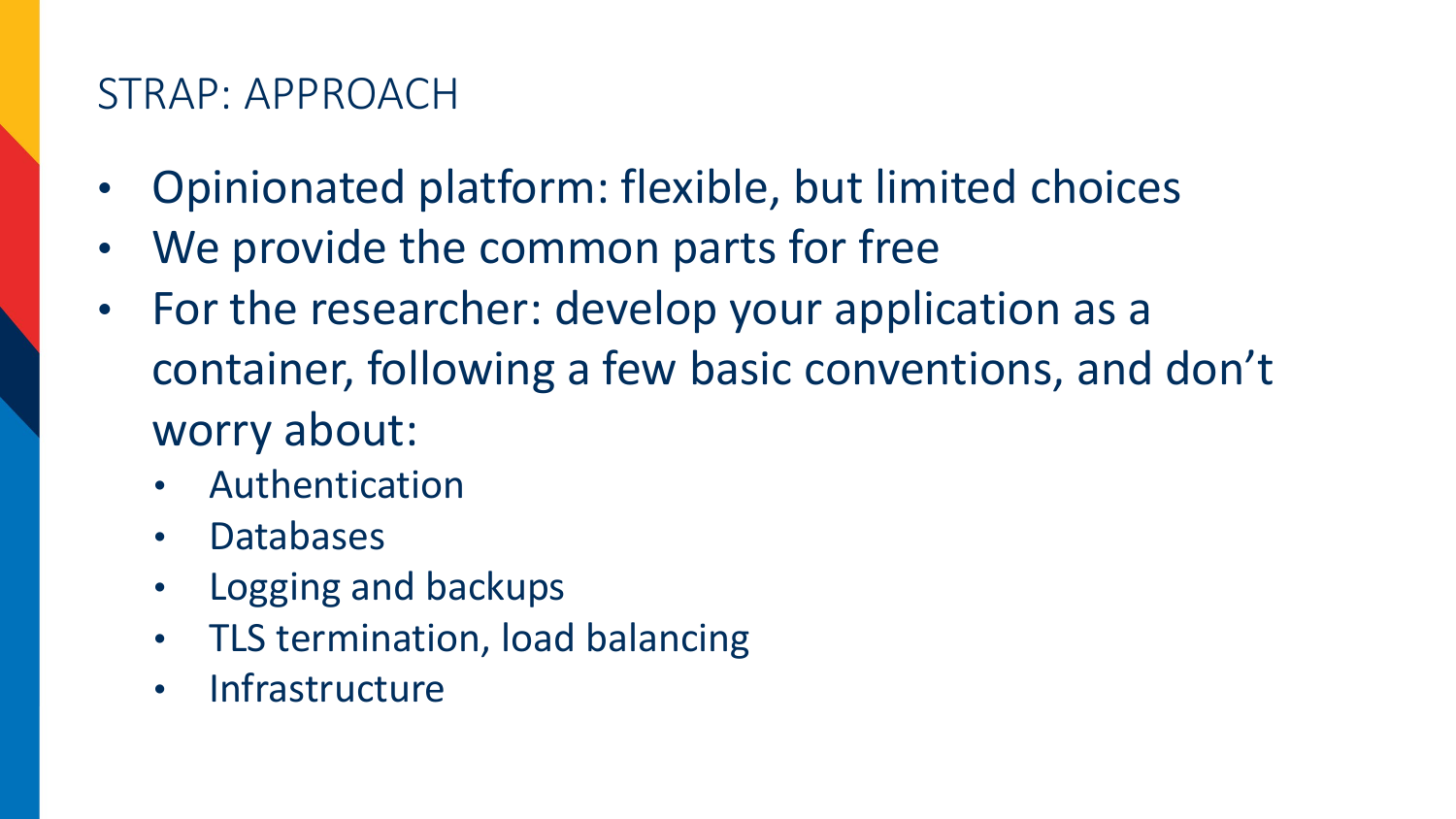#### STRAP: ARCHITECTURE



UVic Social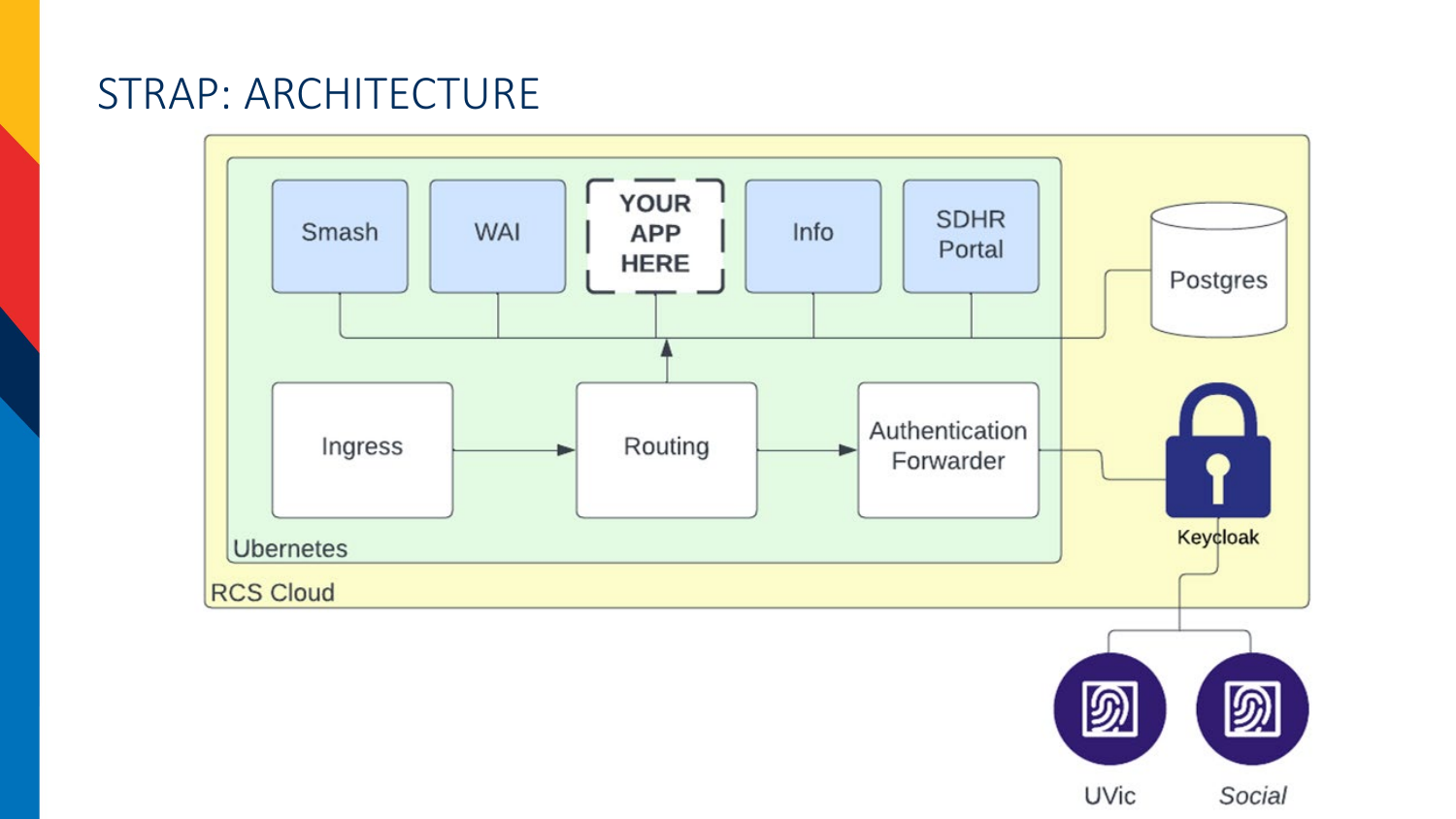## PICS OR IT DIDN'T HAPPEN

**STRAP Manager** 

About

| <b>SMASH server</b>   | <b>WAI Server</b><br><b>Info Server</b><br>Create new |                            |                |
|-----------------------|-------------------------------------------------------|----------------------------|----------------|
| <b>Summary</b>        |                                                       | <b>Status</b>              | $\mathfrak{S}$ |
| <b>Identifier</b>     | smash                                                 | <b>State</b>               | none           |
| <b>Name</b>           | <b>SMASH server</b>                                   | <b>Status</b>              | none           |
| <b>Description</b>    | Simple Monitoring and Alerting System for Home        | <b>Databases</b>           |                |
| Image                 | dlek/smash                                            | <b>DB</b> owner            |                |
| <b>Port</b>           | 5055                                                  | <b>Initial DB password</b> |                |
| <b>Authentication</b> | uvic                                                  | <b>Deployment logs</b>     | <b>View</b>    |
| <b>Exempt routes</b>  |                                                       | <b>Application logs</b>    | <b>View</b>    |
| <b>Command</b>        |                                                       |                            |                |
| <b>Environment</b>    |                                                       |                            |                |
|                       |                                                       | Edit                       | Deploy<br>Stop |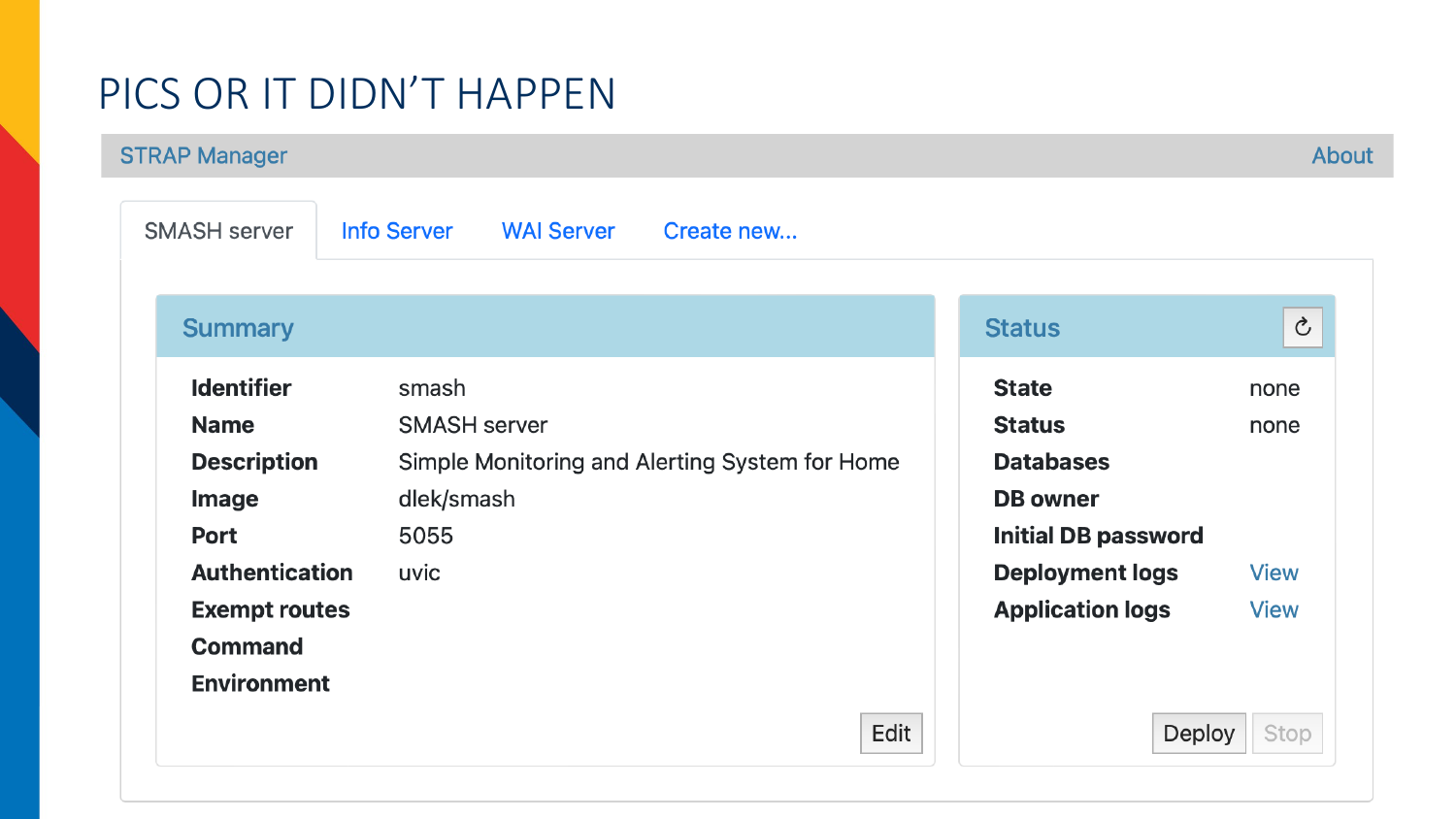## SO THEN WHAT

- Terraformation!
- Database created on configured server
- Client created on Keycloak configured for appropriate realm
- Helm chart deployed to Kubernetes:
	- Ingress routes created
	- Authentication forwarding invoked
	- Application deployed as pods, services
- Wildcard DNS and wildcard LE cert already taken care of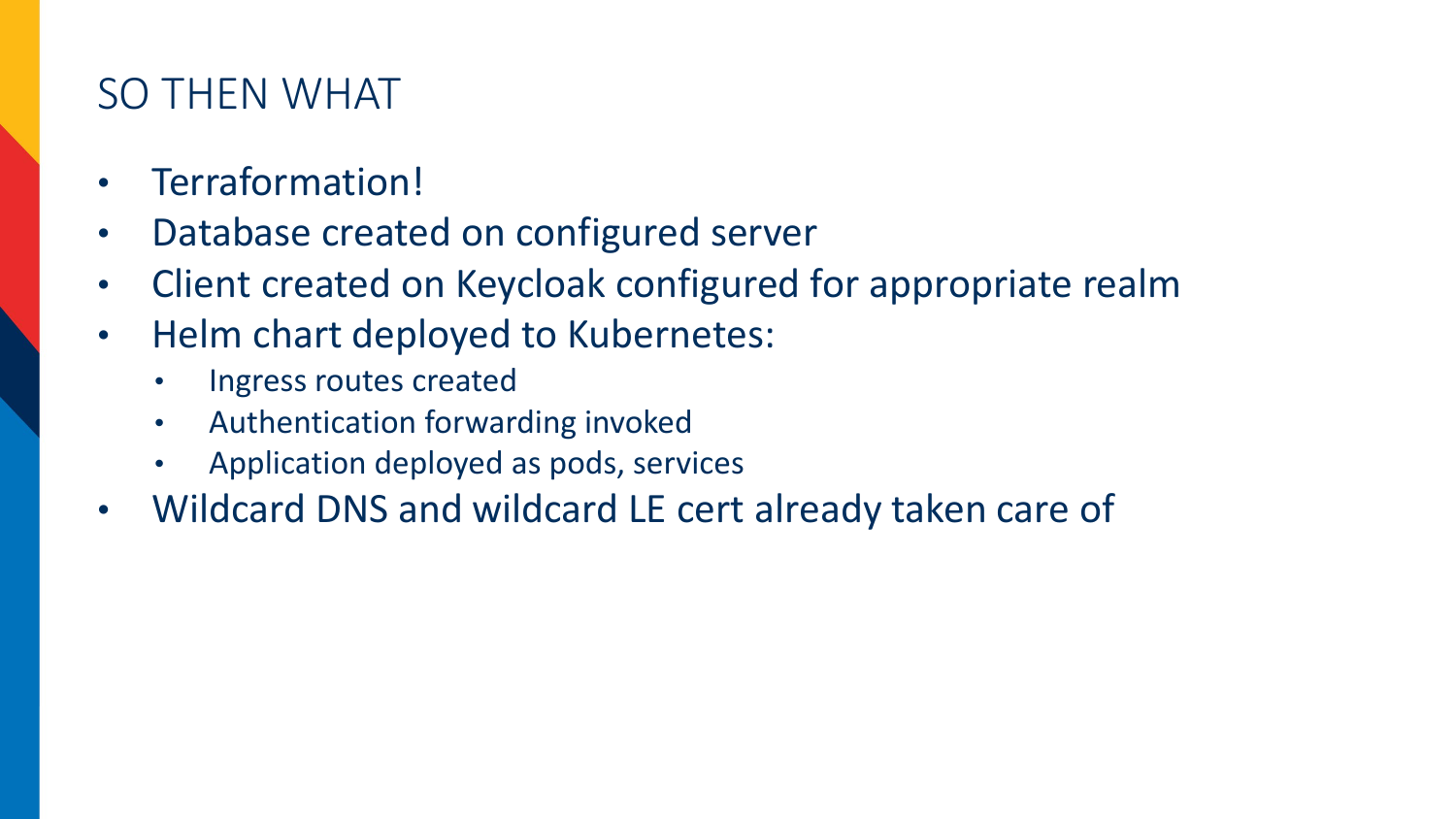#### CURRENT STATUS

- Concluded proof of concept, on to prototype/alpha stage
- First goal is to get the STRAP manager self-hosted
- Sending out first invitations for early adopters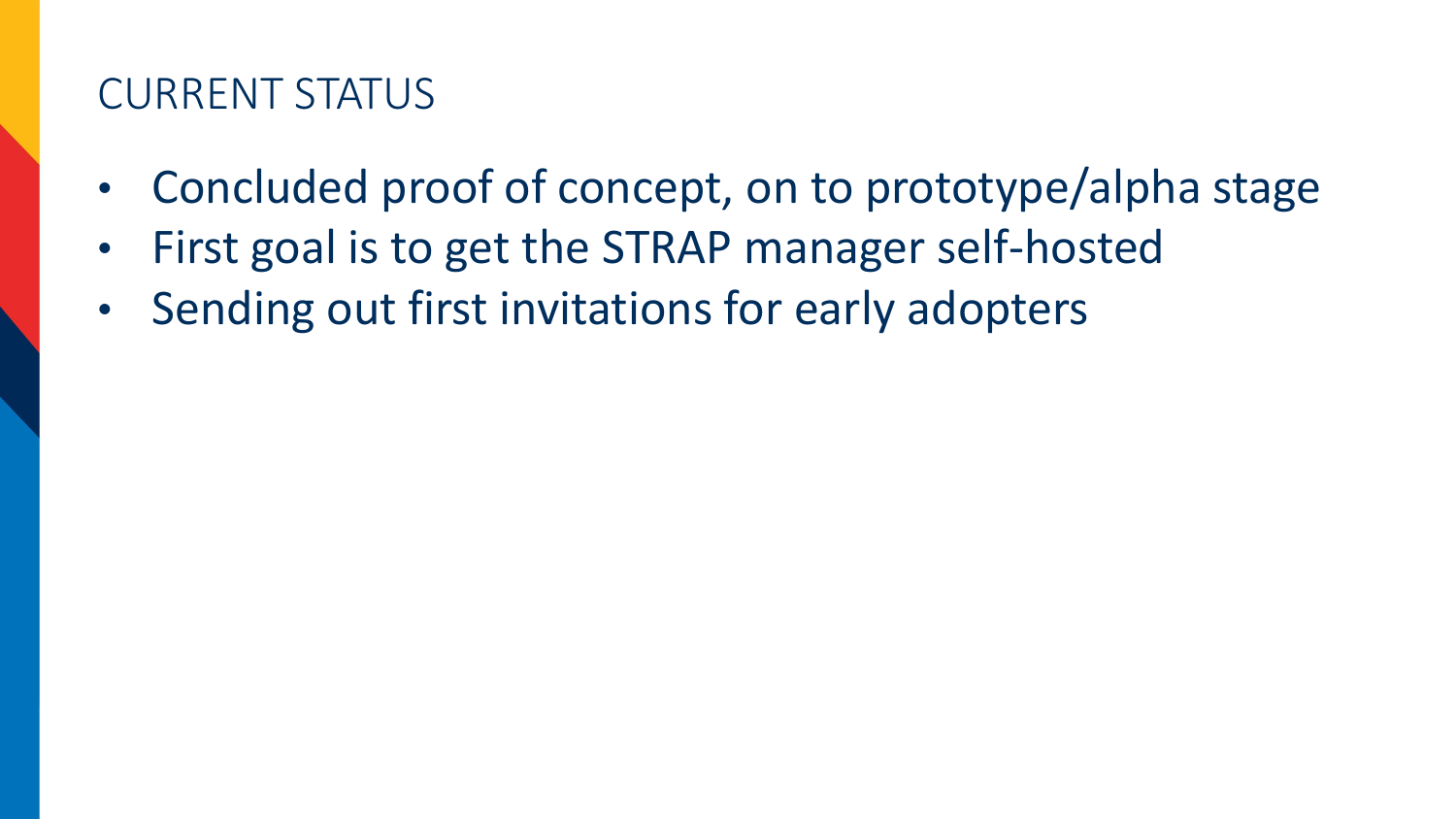## HOW TO GET THERE

- Tutorials and consultation on containerizing applications
- Application templates
	- Have one using Python and Flask
	- Maybe new projects with other environments will lead to new ones
- Cross-pollination opportunities with developers on the administration side